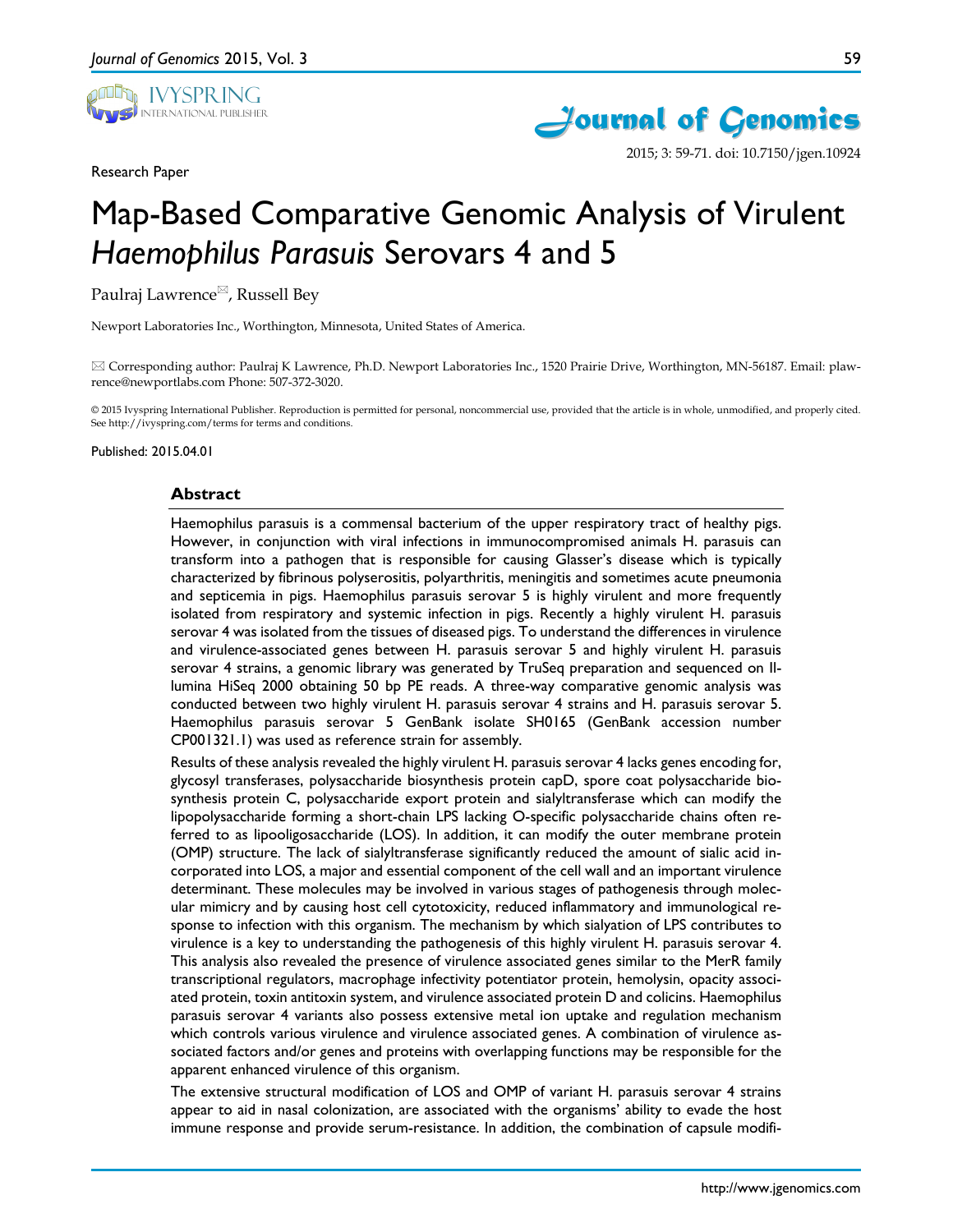cation and phase variation due to LOS substitutions could help variant H. parasuis serovar 4 transform into a highly virulent pathogen. Based on these results, the variant H. parasuis serovar 4 strains harbor a diverse repertoire of virulence associated genes which have not been previously reported.

Key words: *Haemophilus parasuis*, sialic acid, sialyltransferase, lipooligosaccharide, outer membrane proteins.

# **Introduction**

*Haemophilus parasuis* is a γ-proteobacteria, which belongs to the *Pasteurellaceae* family, is a rod-shaped, Gram-negative, non-motile, non-haemolytic, pleomorphic and nicotinamide adenine dinucleotide (NAD)-dependent bacterium (1, 2). It is a commensal bacterium of the upper respiratory tract of healthy pigs (3, 4). In conjunction with viral infections in immunocompromised animals, *H. parasuis* can transform into a pathogen responsible for causing Glasser's disease, which is typically characterized by fibrinous polyserositis, polyarthritis, meningitis and sometimes acute pneumonia and septicemia (3-5). However, clinical signs of *H. parasuis* infection in diseased pigs are mostly non-specific. This disease is one of the primary causes of morbidity and mortality in the U.S. and swine industries worldwide, resulting in substantial economic losses.

To date, 15 different serovars of *H. parasuis* have been identified based on the presence of heat stable antigens and gel diffusion tests, although a high percentage of the field isolates are non-typable (6). However, the highly discriminatory multilocus variable number of tandem repeats analysis (MLVA) may reduce the number of non-typable isolates (7). Different serovars of *H. parsuis* exhibit different degrees of virulence, ranging from highly virulent to non-virulent. Of the 15 recognized serovars, *H. parasuis* serovar 5 is more frequently isolated from respiratory and systemic infection in pigs (8). In addition, *H. parasuis* serovar 5 is one of the major causative agents of neonatal mortality in the pig industry worldwide (9). During the past few years, Newport Laboratories has observed an increase in the number of cases of *H. parasuis* serovar 4 infections in the U.S. Recent surveys have also reported *H. parasuis* serovar 4 is an emerging pathogen in the U.S. with a potential to cause serious disease outbreaks (10).

Like other members of *Pasteurellaceae, H. parasuis* has a large number of virulence and virulence-associated genes. These include lipopolysaccharide (LPS), capsular polysaccharide, adhesins/fimbriae, outer membrane proteins, neuraminidase, iron and heavy metal acquisition and transport systems (3, 11, 12, 13, 14). However, there is no direct correlation between the expression of these virulence factors and the virulence of *H. parasuis* isolates. In addition, the molecular basis underlying the expression of candidate virulence factors is not yet fully elucidated due to the complex gene regulatory mechanisms. Various serovars of *H. parasuis* exhibit a high heterogeneity at the molecular level, mostly due to recombination or lateral gene transfer.

We have isolated several highly virulent *H. parasuis* serovar 4 strains from the lungs of diseased pigs, which died of severe pneumonia and septicemia. Highly virulent *H. parasuis* strains can be opportunistic pathogens secondary to pneumonia, viral infection and/or stress causing septicemia without polyserositis or Glässer's disease which is characterized by polyserositis, pericarditis, arthritis and meningitis (3,4,5). To understand the differences in virulence and virulence-associated genes between *H. parasuis* serovar 5 and highly virulent *H. parasuis* serovars 4 strains we performed a three-way comparative genomic analysis between two *H. parasuis* serovar 4 strains and a virulent *H. parasuis* serovar 5 a U.S. isolate.

# **Results and discussion**

#### **Gene coverage and overall mapping**

The *H. parasuis* serovar 4 strains (serovar 4-1 and serovar 4-2) mapped approximately 90% to the reference strain a virulent *H. parasuis* serovar 5 isolate, indicating a very high homology. The assemblies analyzed were approximately 190 and 150 Kb in length and consisted of 194 and 149 contigs for *H. parasuis* serovar 4-1 and *H. parasuis* serovar 4-2 respectively to cover the entire genome. We obtained 255x, 300x and 200x coverage for virulent *H. parasuis* serovar 4-1, *H. parasuis* serovar 4-2 strains and *H. parasuis* serovar 5 WT respectively. The comparison criteria set for all the three strains was that open reading frames (ORFs) having <80% overall base coverage were called absent. Among 2456 ORFs identified, approximately 919 were hypothetical proteins and 2328 ORFs were common to all the three strains. There were 83 genes unique to the virulent *H. parasuis* serovar 5, 26 genes unique to *H. parasuis* serovar 4-1, and 48 genes unique to *H. parasuis* serovar 4-2 (Figure 1). The list of indi-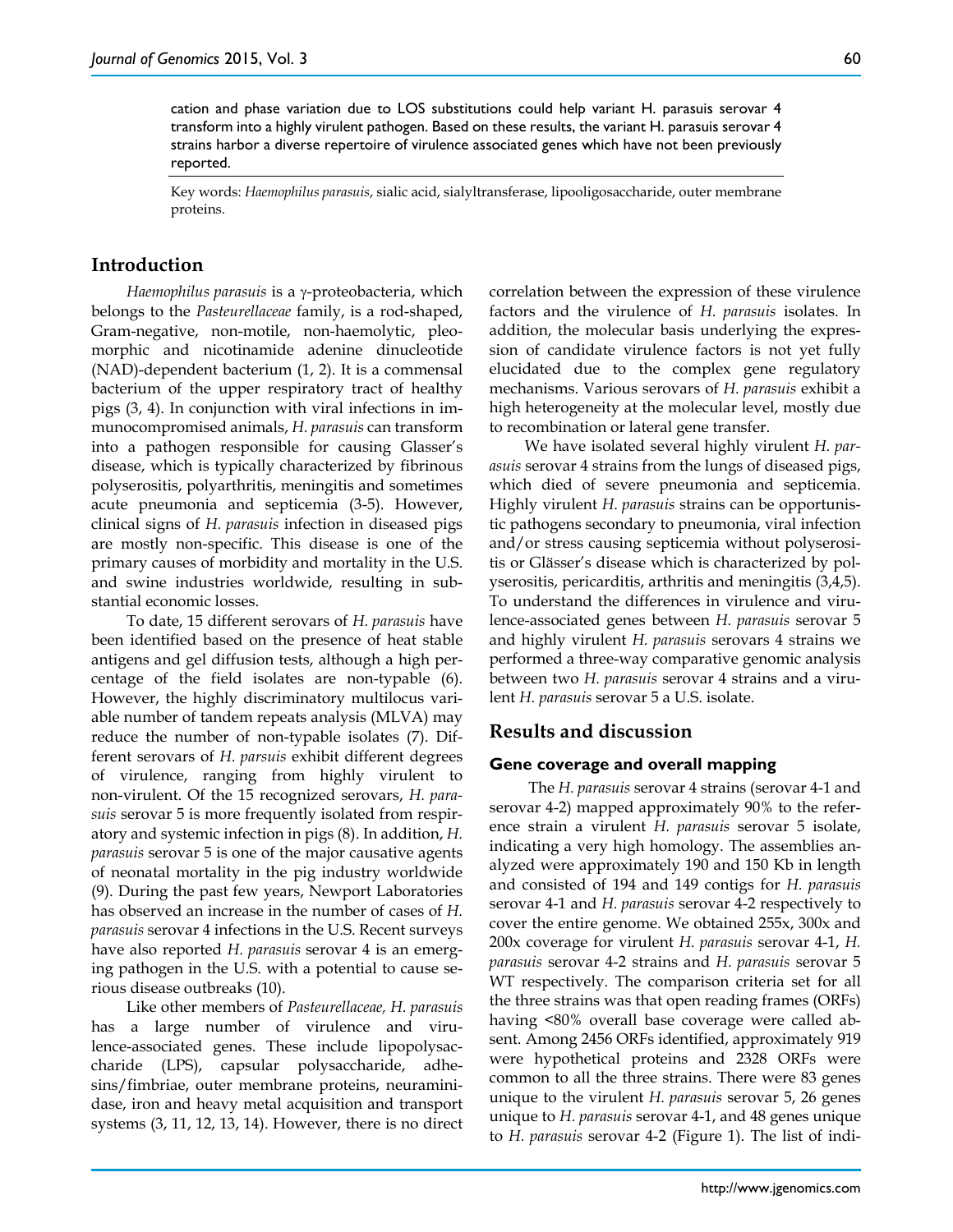vidual genes unique to each isolate is summarized in Supplementary Material: Table 2. Both *H. parasuis* serovar 4 strains lacked enzymes such as UDP-glucose-4-epimerase, 'toxin-antitoxin system" and a large number of hypothetical proteins which were present in *H. parausis* serovar 5. However, the genes involved in altering the outer membrane protein (OMP) and lipooliosaccharide (LOS) structure are sialyltransferase, glycosyl transferases, polysaccharide biosynthesis protein capD, spore coat polysaccharide biosynthesis protein C and polysaccharide export protein were present and analyzed. These proteins are involved in serovar determination, immune evasion and act as virulence factors. In addition, *H. parasuis* serovar 4-1 and serovar 4-2 contain genes which encode other virulence and virulence associated factors found in the "wild type" *H. parasuis* serovar 5. The genomes of *H. parasuis* serovar 4 strains have been deposited at DDBJ/EMBL/GenBank® under the accession numbers JJNQ00000000 (serovar 4-1), JJNR00000000 (serovar4-2). The version described in this paper is JJNQ00000000.1 and JJNR00000000.1.



**Figure 1:** Venn diagram representing the number of genes unique to *H. parasuis* Sserovar 4-1, SEROVAR 4-2 and *H. parasuis* serovar 5 wild type.

#### **Sialyltransferase**

Sialylation of LOS has been implicated as a bacterial virulence factor involved in inhibiting antibody binding and enhancing bacterial serum resistance (16, 17). The genes encoding α-2, 3-sialyltransferases are involved in LOS biosynthesis in pathogenic members of the *Pasteurellaceae* family such as *Neisseria gonorrheae*, *Haemophilus ducreyi*, *Haemophilus influenzae* and *Histophilus somni* (17,18). Sialylated LOS aids

host-immune evasion by molecular mimicry. Some pathogenic bacteria also utilize linkage-specific sialyltransferases like, α-2, 3 linkages to galactose, or α-2, 6 linkages to galactose or N-acetylgalactosamine to sialylate the LOS to avoid host innate defense mechanisms (17). Sialylated LOS have been reported to induce significantly less cytokine response from macrophages by inhibiting the TLR-4 signaling pathway, which in turn induces significantly less transcription factor NF-κB than de-sialylated LOS (19,20).

Sialyltransferase-encoding gene (*lsgB*) is known to be present only in virulent *H. parasuis* strains, which also display an increased resistance to serum-mediated killing and phagocytosis by alveolar macrophages than strains lacking *lsgB* (21). However, pigs infected with variant *H. parasuis* serovar 4 exhibited signs of acute pneumonia and septicemia indicating a possible "cytokine storm" as a result of infection. Furthermore, in piglet challenge experiments, *H. parasuis* serovar 4 was the dominant species recovered from the tissue samples. When mice were injected with a de-sialylated *H. parasuis* serovar 4 mutant all the mice died within 48 h due to septicemia, indicating an exuberant immune response. In contrast, mice injected with sialylated (wild type) *H. parasuis* serovar 5 did not die, but had injection site swelling. Providing further evidence for the lack of involvement of the sialyltransferase gene in virulence and evidence that some *H. parasuis* serovar 4 strains may have alternate pathways for adding sialic acid to proteins and polysaccharides.

*Haemophilus parasuis* serovar 4 and serovar 5 lack specific *de novo* sialic acid biosynthesis genes, but the genome encodes two tripartite ATP-independent periplasmic transporters, Neu5Ac TARP (HPM\_1229, HPM\_0026), TRAP permease (HPM\_0027) and CMP-Neu5 Ac synthetase gene (HPM\_0608), acylneuraminate cytidylyltransferase (HPM\_1673) indicating the presence of a sialic acid scavenge mechanism similar to that of *H. influenza* and synthesis of CMP-Neu5Ac (17). Since the variant *H. parasuis* serovar 4 lacks α-2, 3-sialyltransferases, we hypothesized that the amount of sialic acid coupled to LOS should be less than serovar 5. The amount of sialic acid coupled to LOS was determined after treating the cells with neuraminidase and the *H. parasuis* serovar 4 strains had significantly less sialic acid residues linked to LOS when compared to serovar 5 WT (Fig 2).

These results contradict the current thinking that sialic acid is necessary for *H. parasuis* virulence. The variant *H. parasuis* serovar 4 strains possess other virulence factors that help subvert host-immune response and aid in pathogenesis.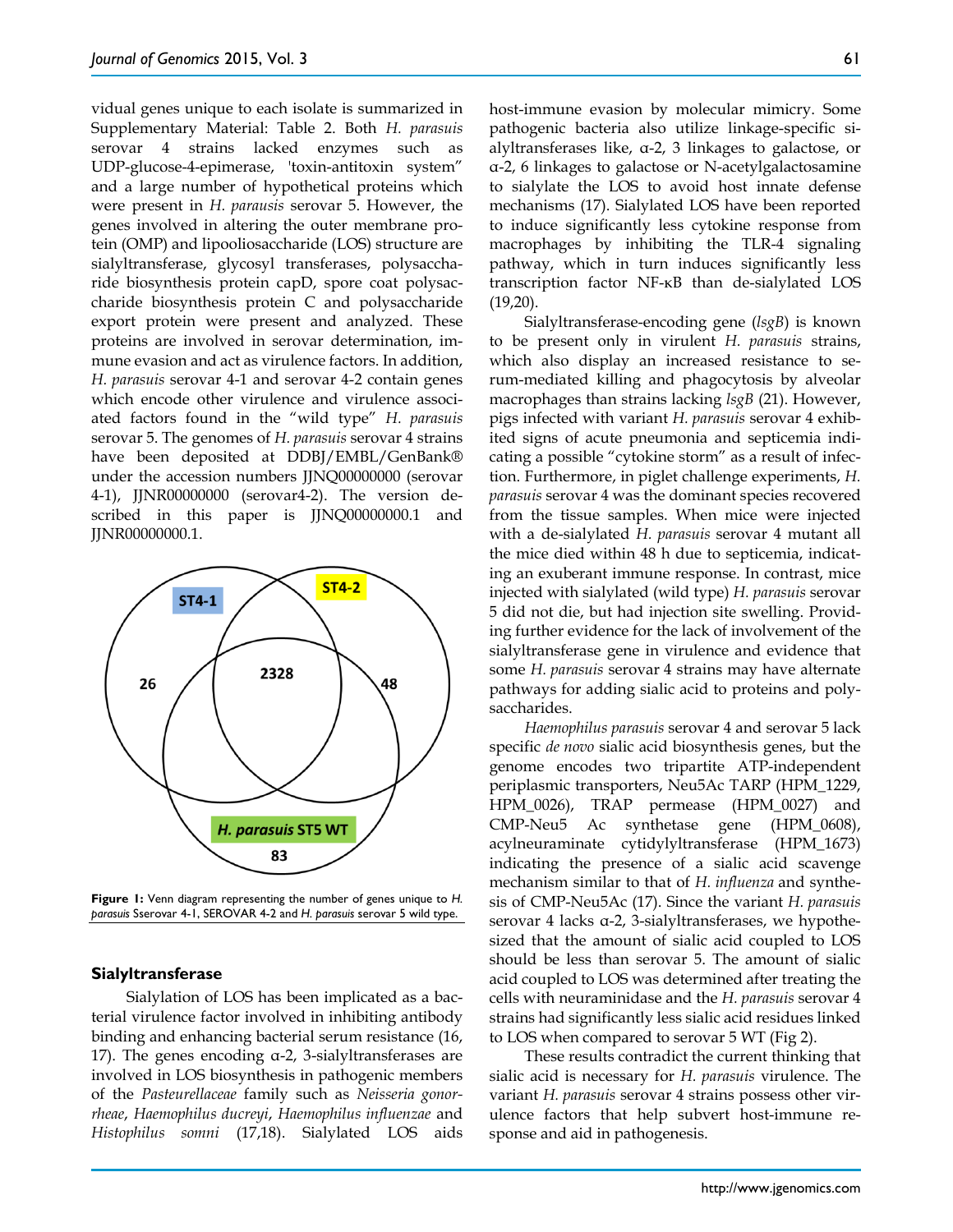

**Figure 2:** Amount of sialic acid released from *H. parasuis* serovar 5 WT and serovar 4 after neuraminidase treatment.

#### **Glycosyl transferases**

The variant *H. parasuis* serovar 4-1 and serovar 4-2 strains lack four glycosyl transferases (HPM\_1373, HPM\_1372 and HPM\_1370 and HPM\_1371). Glycosyl transferases catalyze the reaction involving the addition of carbohydrate side group to a protein or lipid molecule. Addition of carbohydrate residues to proteins significantly alter biophysical and structural properties such as the solubility index, resistance to proteases, stability, protein-protein interactions and most importantly the immunogenicity of pathogenic bacteria (22-26).

The lack of glycosyl transferases among the variant *H. parasuis* serovar 4 strains suggests the existence of an alternate pathway for glycosylation as different groups of glycosyl transferases have overlapping functions. Many enzymes involved in cell wall biosynthesis like N-acetylmuramyl-tripeptide synthetase protein (HPM\_1513), MurNAc-pentapeptide synthetase (HPM\_1514), phospho-N-acetylmuramoylpentapeptide-transferase (HPM\_1515), UDP-Nacetylmuramoyl-L-alanyl-D-glutamate synthetase (HPM\_1945), D-alanine-D-alanine ligase (HPM\_2304), UDP-3-O-acyl-N-acetylglucosamine deacetylase (HPM\_2413) and exopolysaccharide biosynthesis protein (HPM\_0770) are identical across all three strains. A complete list of serovar 4 genes is provided in Supplementary Material: Table 3. Modified LOS and OMP glycosylation pattern of variant *H. parasuis* serovar 4 strains most likely help the bacterium avoid phagocytosis.

#### **Polysaccharide export protein and polysaccharide biosynthesis protein CapD**

Polysaccharide export protein and polysaccha-

ride biosynthesis protein are located as contiguous ORFs in *H. parasuis* serovar 4 and serovar 5 strains. Bacteria export extracellular polysaccharides (EPS) and capsular polysaccharides (CPS) through complex network of transport systems (27). These biopolymers have various biological functions, such as providing reserve material or as part of the cell protective structure, and can provide an advantage for pathogenic bacteria under certain environmental conditions.

In pathogenic bacteria, production and export of EPS and CPS poses a major challenge as these high-molecular-weight hydrophilic polymers must be assembled and exported across the envelope, without compromising the essential functional properties of the envelope (27). Two major pathways with different polymer biosynthesis strategies are employed by bacteria in the assembly of most EPS/CPS: the Wzy-dependent and ATP-binding cassette (ABC) transporter-dependent pathways (28). They converge in an outer membrane export step mediated by a member of the outer membrane auxiliary (OMA) protein family. Outer membrane auxiliary proteins form outer membrane efflux channels for the biopolymers. The polysaccharide co-polymerase (PCP) family of enzymes interacts with OMA proteins forming a trans-envelope scaffold for polymer export (28). The variant *H. parasuis* serovar 4 strains have numerous ABC transporter systems similar to virulent *H. parasuis* serovar 5 but lack the polysaccharide export protein (HPM\_0299) *wza* which reveals a functional overlap between ABC transporters in exporting complex carbohydrates and biopolymers.

The *cap*D gene (HPM\_0300) encodes a polysaccharide biosynthesis protein which has been implicated in *H. parasuis* virulence. However, a characteristic feature of this gene that is associated with the pathogenicity of *H. parasuis* is not understood (29). This domain is found in diverse bacterial polysaccharide biosynthetic proteins including the WalL protein, mannosyl-transferase and epimerases (30). The CapD protein is required for biosynthesis of type 1 capsular polysaccharide in *Staphylococcus* spp. (31) and serum-resistance in *H. parasuis* (32). Despite lacking this domain the variant *H. parasuis* serovar 4-1 and serovar 4-2 strains are highly virulent and were recovered in pure cultures from experimentally infected dead pigs, possibly supporting serum-resistance and virulence without the capD protein.

Earlier reports indicate that the deletion of capD gene significantly attenuates *H. parasuis* serotype 5 SH0165 (GenBank No. CP001321.1) pathogenicity and the complementation of this gene restored the pathogenicity in piglets (32). In addition, the capD deleted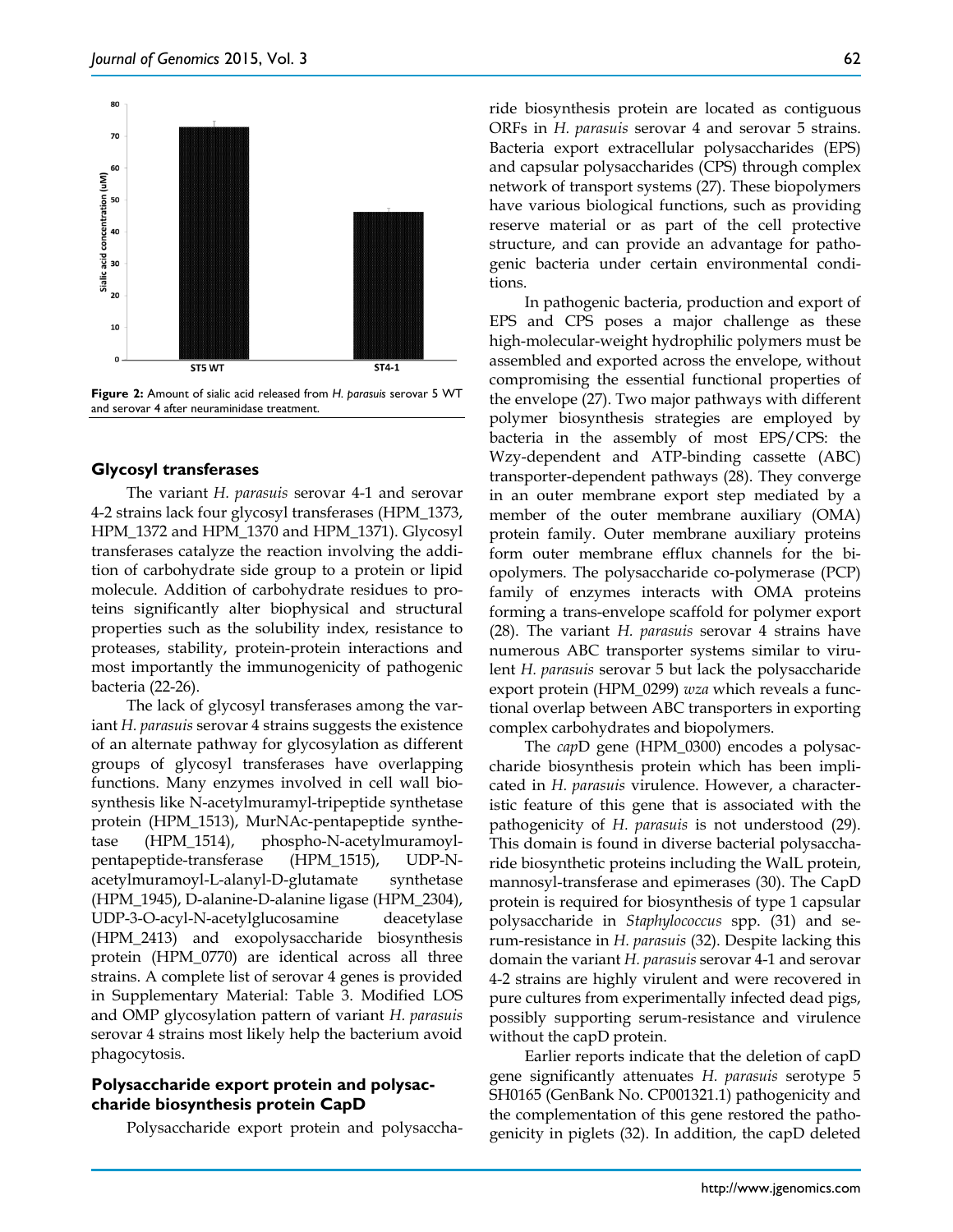*H. parasuis* serotype 5 SH0165 strains were not recovered from challenged piglets. However, both *H. parasuis* serotype 5 SH0165 wild type and complemented-capD strains were recovered from most of the systemic sites (32). The variant *H. parasuis* serovar 4 strains caused a rapid onset of clinical signs and death (50% mortality) in experimentally infected pigs. Necropsy of the dead pigs revealed lung lesions typical of *H. parasuis* serovar 4 and isolation of the original challenge strain.

#### **PCR analysis of virulence genes**

The variant *H. parasuis* serovar 4-1 and serovar 4-2 strains lack ORFs HPM\_1370, HPM\_1371, HPM\_1372, HPM\_1373, HPM\_0299 and HPM\_0300 reiterating our *in silico* based analysis (Fig 3). On the other hand, *H. parasuis* variant serovar 4 strains possess all the three virulence associated trimeric autotransporters *(vtaA*) domains similar to virulent *H. parasuis* serovar 5. Comparative genomic analyses revealed that group 3 vtaA is highly conserved among the invasive and non-invasive strains, while groups 1 and 2 vtaA were detected only in the virulent strains (33). However all three domains were detected in highly virulent serovar 4-1, serovar 4-2, and serovar 5 (Fig. 3) as well as in an avirulent serovar 5 strain (data not presented). We speculate that characterization of avirulent and virulent *H. parasuis* strains based of vtaA domains may not be a reliable approach given the complex gene regulation mechanism involved in determining *H. parasuis* virulence.



**Figure 3:** Agarose gel electrophoresis of *H. parasuis* serovar 4-1, serovar 4-2 and *H. parasuis* serovar 5 wild type using primers listed in Table 1. Lanes 1 & 32, Molecular weight markers; Lanes 2, 5, 8, 11, 14, 17, 20, 23, 26 & 29, PCR products from serovar 5 WT; Lanes 3, 6, 9, 12, 15, 18, 21, 24, 27 and 30, PCR products from serovar 4-1; Lanes 4, 7, 10, 13, 16, 19, 22, 25, 28 & 31, PCR products from serovar 4-2.

**Table 1:** List of primer pairs used to amplify virulence and virulence associated genes from *H. parasuis* serovar 4-1, serovar 4-2 and *H. parasuis* serovar 5 wild type.

| Primers         | Sequence $(5' \rightarrow 3')$       | Product (bp)                  | Amplicon |
|-----------------|--------------------------------------|-------------------------------|----------|
| 0610 FOR        | ATGAATTTGATTATTTGTATGACTCCATTTC      | Sialyltransferase             | 969      |
| 0610 REV        | CTATTGGCATGTGTAGTCAATTACTTC          |                               |          |
| 0300 FOR        | <b>ATGTTAATGCCATTAATTTATTCATTG</b>   | CapD protein                  | 780      |
| 0300 REV        | <b>TCGAACCGATAGAACCAGCAGCACCAGTC</b> |                               |          |
| 0299 FOR        | <b>ATGTGTAAGTTAACTAAAGCTCTTG</b>     | Polysaccharide export protein | 840      |
| 0299 REV        | AGCAATTGCTTCGGTTAACGTCATAC           |                               |          |
| 1370 FOR        | ATGCTAAAAAGAGTGTTTGATATTTTC          | Glycosyl transferase          | 540      |
| <b>1370 REV</b> | <b>TATATTATGATTAACATAATC</b>         |                               |          |
| 1371 FOR        | ATGAACTTTCTACCATTCGCCCTTCCCG         | Glycosyl transferase          | 520      |
| <b>1371 REV</b> | ATTATATTTGAATCCAGGTTCAATG            |                               |          |
| 1372 FOR        | <b>ATGAAATTGTCTGTCTTAATGGCTGT</b>    | Glycosyl transferase          | 720      |
| <b>1372 REV</b> | <b>TCCGCCAAATGTACATCATCAC</b>        |                               |          |
| 1373 FOR        | <b>ATGAAATTGTCTGTCTTAATGGCTGT</b>    | Glycosyl transferase          | 462      |
| 1373 REV        | CTCTCATACCATACCCCAACTCAGG            |                               |          |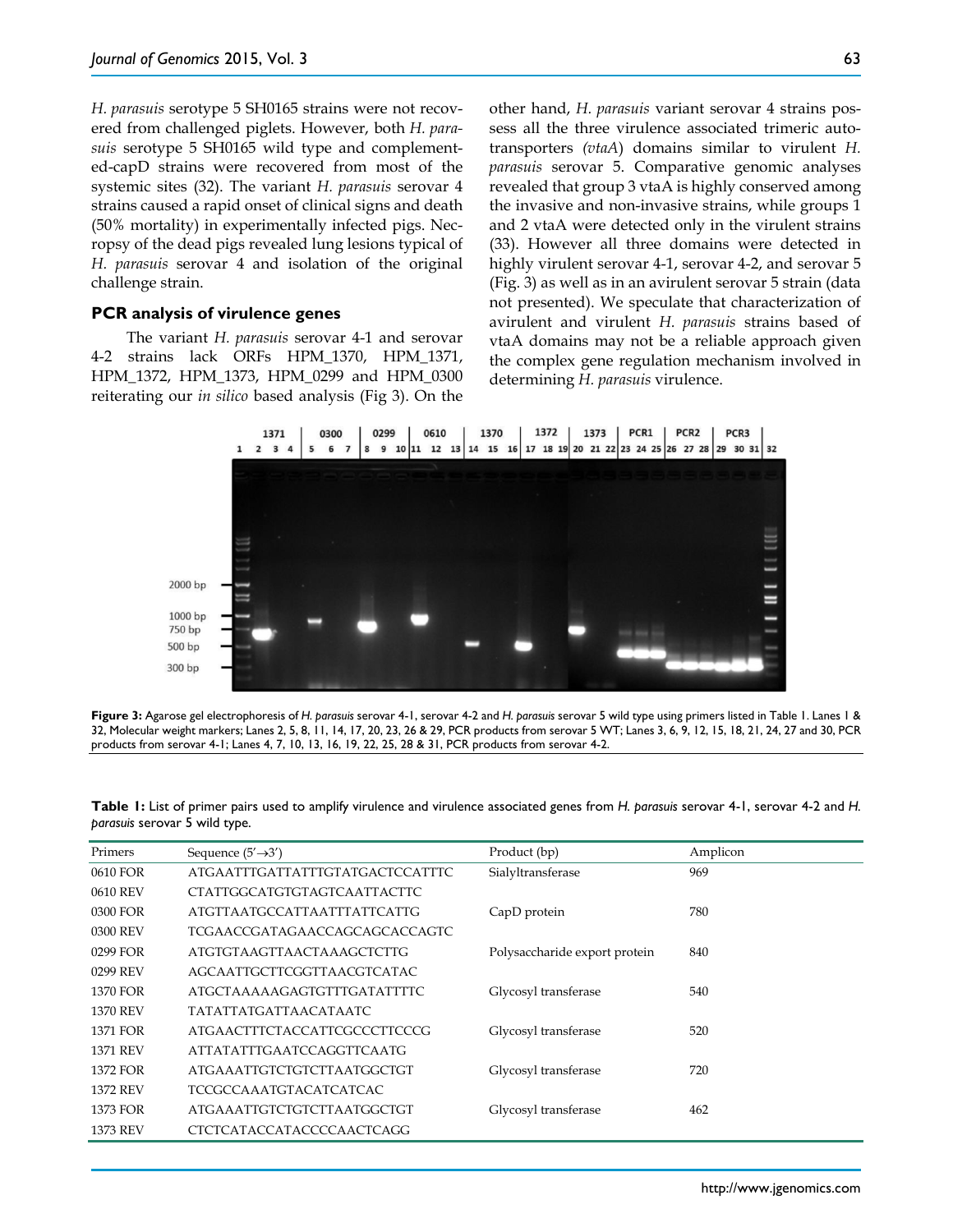| YADAF1*   | TTTAGGTAAAGATAAGCAAGGAAATCC     | vta (PCR1) | 406 |
|-----------|---------------------------------|------------|-----|
| PADHR1*   | CCACACAAAACCTACCCCTCCTCC        |            |     |
| $YADF2^*$ | AGCTTATATTCTCAGCACAAGGTGC       | vta (PCR2) | 294 |
| PADHR2*   | CCACTGATAACCTACCCCCACAGAG       |            |     |
| YADAF3*   | AATGGTAGCCAGTTGTATAATGTTGC      | vta (PCR2) | 293 |
| PADH3*    | <b>CCACTGTAATGCAATACCTGCACC</b> |            |     |

\* Olvera A, Pina S, Macedo N, Oliveira S, Aragon V, Bensaid A. Identification of potentially virulent strains of *Haemophilus parasuis* using a multiplex PCR for virulence-associated autotransporters (vtaA). Vet J. 2012 191(2):213-218.

# **Other virulence and virulence associated genes**

In addition to the known virulence genes, *H. parasuis* serovar 4 and serovar 5 genomes encode a large number of other virulence and virulence associated genes. These include regulation of uptake of metal ions, MerR family transcriptional regulators, macrophage infectivity potentiator-related protein, hemolysin, opacity associated protein, toxin antitoxin system, colicins, cytolethal distending toxin and virulence associated protein D. The complete lists of genes identified in variant H. parasuis serovar 4 strains are listed in Supplementary Material: Table 3.

#### **Regulation and uptake of metal ions**

Like many pathogenic bacteria, the variant *H. parasuis* serovar 4-1, serovar 4-2 strains and serovar 5 have extensive regulatory and protein-coding systems exclusively devoted to maintaining the homeostasis of biologically required metal ions, most of which are acquired from the environment. Of all the metal acquired ions, iron is the primary regulator of many virulence genes. Our findings reveal that the variant *H. parasuis* serovar 4-1, serovar 4-2 and serovar 5 have an extensive protein network to regulate iron uptake. Iron is required by a number of essential metabolic enzymes, including the cytochromes, ribonucleotide reductase, Fe-S cluster biogenesis and activation/regulation of virulence genes but is often an *in vitro* growth limiting factor for pathogenic bacteria due to its low solubility in water at neutral pH (34).

Mammalian hosts lack free iron for uptake, since most of it is stored in intracellular or extracellular tightly bound forms like transferrin, lactoferrin, haemopexin and haptoglobin (34, 35). Many bacterial outer membrane (OM) receptor proteins like ferroxamine (HPM\_2297) bind to lactoferrin or ferritin prior to mediating internal transport. These receptors are usually 22-stranded β-barrel proteins containing extracellular loops which bind substrates, and an N-terminal region or plug, that folds into the barrel near the periplasmic surface (36). Since there are no ionic gradients to drive this transport, transport across the OM is coupled to the proton motive force of the cytoplasmic membrane via a periplasm-spanning complex like TonB, ExbB and ExbD (37). The *H. parasuis* periplasm-spanning complex is composed of TonB (HPM\_0089 and HPM\_0090), ExbB (HPM\_0091), and ExbD (HPM\_0092). Once in the periplasm, the uptake of Fe (III) or Fe (III)-chelate occurs through the transmembrane channel of ATP-binding cassette (ABC) transporters found in the plasma membrane, in a process mediated by ATP hydrolysis (38). *Haemophilus parasuis* serovar 4 and serovar 5 also possess three heme binding proteins (HPM\_0689 HPM\_2386, HPM\_0785) which bind to heme and hemin and are involved in iron acquisition. Variant *H. parasuis* serovar 4 also encodes iron-binding protein IscA (HPM\_1829), which transfers intracellular free iron to iron-sulfur clusters to apo-ferredoxin, iron utilization protein hugX (HPM\_0784), ferric iron reductase (HPM\_1543), involved in ferric hydroximate transport, very high affinity iron scavenging proteins hemopexin B and A (HPM\_ 1235, HPM\_1236), two periplasmic iron uptake and binding protein (HPM\_1161 and HPM\_1150), ferric transporter ATP-binding subunit (HPM\_1466), high affinity heme/hemopexin utilization protein C/outer membrane receptor protein to transport Fe ions (HPM\_1031) and ferric uptake regulation protein (HPM\_1051). The heme exporter protein B (HPM\_2191) which exports heme to the periplasm for the biogenesis of c-type cytochromes is adjacent to cytochrome c biogenesis ATP-binding export protein CcmA (HPM\_2192).

*Haemophilus parasuis* serovars 4 and serovar 5 encode two outer membrane TonB dependent receptors or iron regulated outer membrane proteins, IROMP (HPM\_0168, HPM\_0415). Encoded in *H. parasuis* serovar 5 and serovars 4 are three small multifunctional proteins, frataxin (HPM\_1028), ferredoxins (HPM\_0902) and Ferritin/ DNA-binding stress protein (HPM\_2074). Frataxin acts as an iron chaperone during cellular heme and iron-sulfur (Fe-S) cluster production, scavenges iron and stores iron during iron overload, repairs oxidatively damaged aconitase Fe-S clusters, reduces oxidative stress by moderating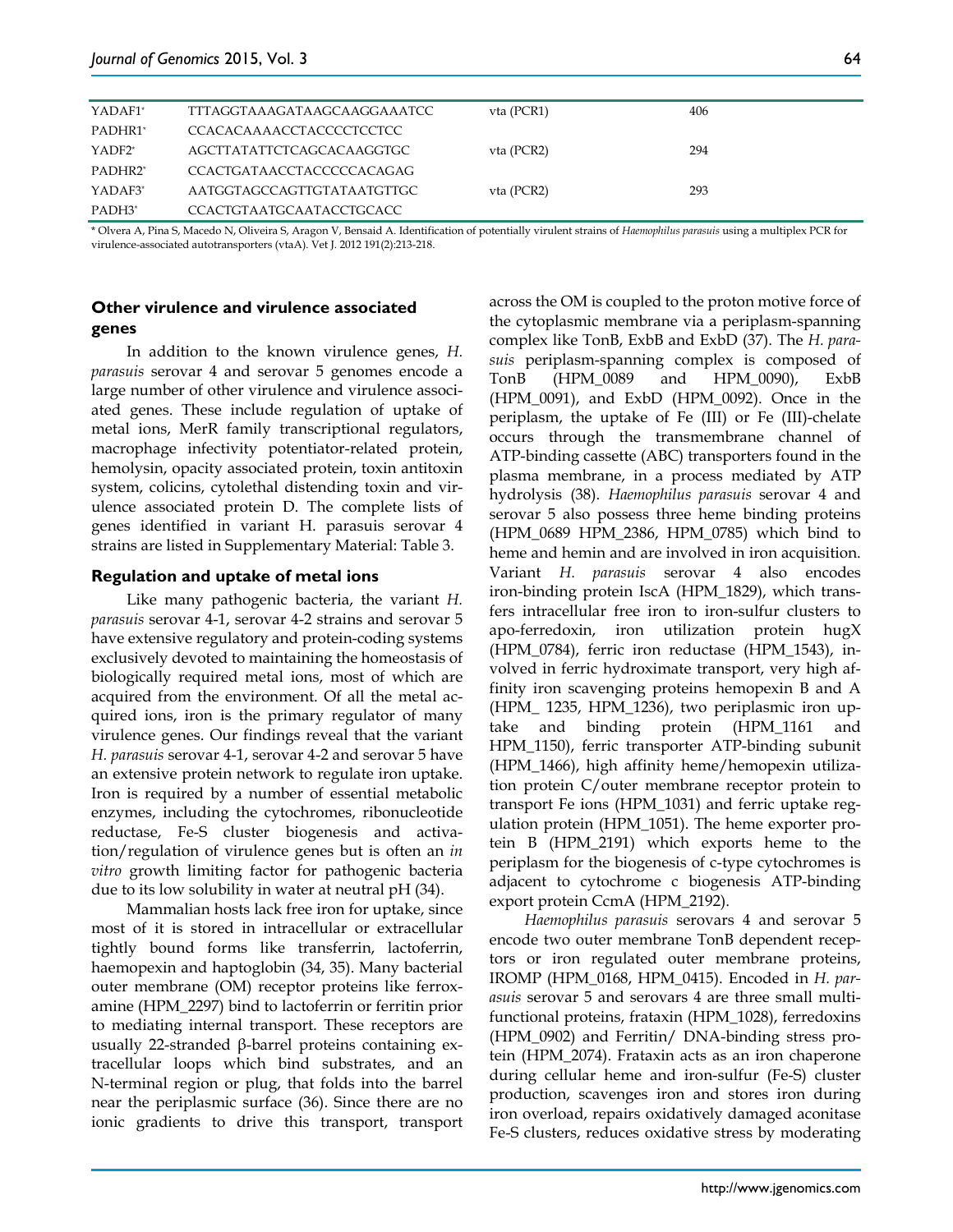the concentration of reactive oxygen species (ROS) and is involved in energy conversion and oxidative phosphorylation (39-42).

Thus, *H. parasuis* serovar 4-1, serovar 4-2 and serovar 5 genomes encode a large number of proteins with overlapping functions involved in maintaining iron homeostasis, indicating the critical role of iron in *H. parasuis* pathogenesis. These proteins could also possibly be targeted to develop universal vaccines or for strain identification.

In addition to iron, *H. parasuis* requires metal ions like molybdenum, zinc, copper, nickel, and magnesium for the activation of many metallo-proteases, metabolic enzymes and DNAse. *H. parasuis* serovar 4-1, serovar 4-2 and serovar 5 has an extensive network of proteins to acquire these metals which include molybdenum cofactor biosynthesis (HPM\_ 0200), molybdoprotein biosynthesis protein, molybdoprotein biosynthesis MoeB and two MoeA (HPM\_0201, HPM\_1239 and HPM\_1012), moylbdate ATP transporter (HPM\_1718), molybdate ABC transporter (HPM\_1719), molybdenum transport protein (HPM\_0692), molybdate-binding periplasmic protein (HPM\_0693), molybdenum cofactor biosynthesis protein C' (HPM\_0289), molybdopterin converting factor (HPM\_0290). In addition, zinc ABC transporter (HPM\_0361, HPM\_1198), high-affinity zinc transporter periplasmic component (HPM\_0485), zinc/copper dismutase (HPM\_0873), copper homeostastsis (HPM\_1035), nickel transport permease (HPM\_2246), nickel-binding periplasmic precursor protein, nikA (HPM\_0691), ABC-type nickel/cobalt efflux system, permease component (HPM\_2454), Mg2+/Co2+ transporter (HPM\_2352), magnesium dismutase (HPM\_1717), and magnesium transport corA protein (HPM\_ 0841).

#### **MerR family of transcriptional regulators**

The regulation of metal ion homeostasis is exclusively controlled by MerR family of transcriptional regulators (43). MerR family of regulators have been exclusively found in eubacteria but not yet identified among archaebacteria or eukaryotes (43). MerR transcriptional regulators function nearly exclusively as transcriptional activators of gene expression, and are required for metal efflux or detoxification, defense against oxidative, biotic or abiotic stress and provide drug resistance (44).

In *H. parasuis* serovars 4 and serovars 5, MerR regulator (HPM\_1347) is a 15.7 kDa protein and belong to a helix-turn-helix (HTH) MerR-SF superfamily. *Haemophilus parasuis* MerR is similar to other bacterial MerR regulatory proteins and follow a canonical N-terminal HTH-DNA binding domain which is about 40 amino acids long and a C-terminal metal-coordinating domain (between 80-130 amino acids) that is specific to the metal ion recognized (45, 46). The MerR families of metal-binding and metal-responsive proteins are unique in that they activate transcription from unusual promoters with a high spacing of 19 bp between the-35 and-10 sequences (45). These cytoplasmic transcription factors bind metal ions through cysteine or histidine residues (46). Although different bacteria and have a common design i.e. conserved primary structure, they can effectively discriminate metals *in vivo* (47). Based on NCBI database (http://www.ncbi.nlm.nih.gov/Structure/cdd/wrps b.cgi?RID=1A9YCPJB014&mode=all) analysis (E-value: 7.89e-39) *H. parasuis-* Mer R regulator appears to be a heavy metal (copper, cadmium, lead, zinc) resistance transcription regulator.

The presence of these extensive metal acquisition genes along with a specific transcriptional regulator exhibits a very complex gene regulation mechanism involved in the expression of *H. parasuis* virulence genes.

# **Macrophage infectivity potentiator-related protein**

Macrophage infectivity potentiator (MIP)-related proteins have been identified in many pathogenic bacteria such as *Neisseria*, *Actinobacillus*, *Legionella*, Chlamydia and in faculatively intracellular pathogens like *Coxiella burnetii* and *Burkholderia pseudomallei* and the protozoan parasite, *Trypanosoma cruzi* (48-51). Variant *H. parasuis* serovars 4 and serovar 5 genomes encode a putative macrophage infectivity potentiator-related protein (HPM\_0216), which is a 20 kDa outer membrane protein. Our analyses (http://blast.ncbi.nlm.nih.gov/Blast.cgi) shows that *H. parasuis* serovars 4 and serovar 5 MIP belong to the carboxymuconolactone decarboxylase (CMD) superfamily (COG2128), exhibiting a multidomain architecture similar to other pathogenic bacteria.

*Haemophilus parasuis* serovar 5 and serovars 4 MIP contain overlapping alkylhydroperoxidase AhpD family core domain, alkylhydroperoxidase domain protein, Avi\_7169 family and a gamma-carboxymuconolactone decarboxylase. Like the rest of the prokaryotic MIP-like proteins, the predicted N- terminal structure of *H. parasuis* serovars 4 and serovar 5 MIP contain three large alpha-helices followed by a short beta-sheet or turn.

*Burkholderia pseudomallei* MIP-like protein is sensitive to immunosuppressants like FK506 and rapamycin which abolish its peptidylprolyl isomerase activity. *Burkholderia pseudomallei* mutants lacking MIP exhibit reduced ability to survive within cells and are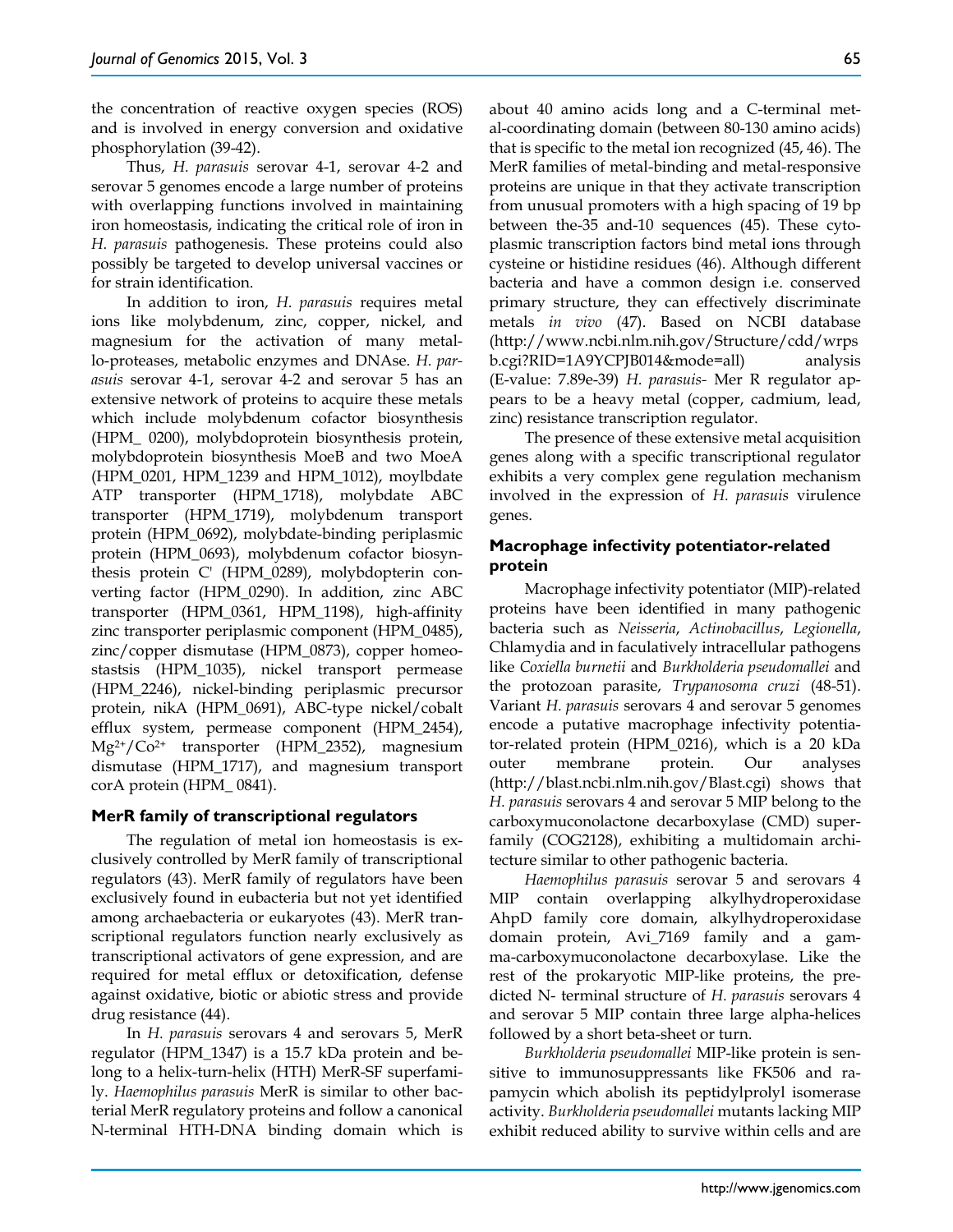significantly attenuated *in vivo* (50). In addition, MIP plays a vital role in Chlamydia spp. entry into McCoy cells (48). A similar function for *H. parasuis* MIP cannot be ruled out and may aid in intracellular invasion and survival of the bacteria. MIP-like proteins could potentially serve as a target for universal vaccine.

# **Hemolysin**

Hemolysins are toxic to erythrocytes, but some bacterial species produce hemolysins which lyse leukocytes as well (52-56,59). The variant *H. parasuis* serovar 4-1, serovar 4-2 and serovar 5 have two hemolysin activation/secretion proteins (HPM\_2302, HPM\_1788) and two hemolysin structural proteins (HPM\_1789, HPM\_2290). The ORFs HPM\_1788 and HPM\_1789 are adjacent to each other, similar to those found in *H. ducreyi* (*hhdB* and *hhdA*), *Serratia marcescens* (*shlB* and *shlA*), *Proteus mirabilis* (*hpmA* and *hpmB*) and *Edwardsiella tarda*. However, ORFs HPM\_ 2302 and HPM\_2290 are not adjacent. In addition *H. parasuis* serovars 4 and serovar 5 genomes also encode AphA-like protein/membrane protein affecting hemolysin expression (HPM\_2138), a 21 kDa hemolysin precursor protein (HPM\_0599) and another possible hemolysin structural protein (HPM\_0082). Earlier studies have shown that the *S. marcescens*, ShlB is an outer membrane protein which is required for secretion and activation of the hemolysin structural protein, ShlA (57,58). Once secreted, ShlA interacts with target cell membranes, oligomerizes, and forms pores on the cell membrane resulting in target cell lysis similar to other members of the "RTX" toxin family indicating a similar function in *H. parasuis.*

# **Opacity associated protein**

Opacity-associated proteins (OapA and OapB) have been implicated in phase variation, adhesion to epithelial cells during initial colonization and cell invasion in H. influenza, and Neisseria gonorrheae (60, 61). H. parasuis serovar 5 and serovars 4 strains encode two OapA and OapB proteins (HPM\_ 0924, HPM\_0925) which help in the initial colonization and adhesion along with fimbriae/adhesins and pili complex loci ( HPM\_0366, HPM\_0367, HPM\_0368, HPM\_0371, HPM\_1452, HPM\_1455 and HPM\_1637).

#### **Toxin-antitoxin system**

*Haemophilus parasuis* serovars 4 and serovar 5 genomes encode numerous toxin-antitoxin systems (TAS) which are abundant, diverse, horizontally mobile genetic elements (62-64). Toxin-antitoxin systems are frequently limited to bacterial and archaeal genomes and are involved in a variety of functions including plasmid stabilization, transcription regulation, enhancing resistance mechanisms and RNA-interference (63-65). *Haemophilus parsuis*  serovars 4 and serovar 5 TAS help prevent hostcell-death by a group of protein/antitoxins of the toxin-antitoxin stability system (HPM\_1007). These include the antitoxin/toxin system zeta toxin, signal recognition particle GTPase protein (HPM\_1145), fic family toxin-antitoxin (HPM\_1182), addiction module antitoxin/putative RelE toxin-like protein, plasmid stabilization system (HPM\_1184), toxin component, RelE family (HPM\_0312), transcriptional regulator/antitoxin, MazE protein (HPM\_1226), antitoxin ChpS/ transcriptional regulator/antitoxin, MazE/ putative plasmid stable inheritance protein (HPM\_1862), growth inhibitor, PemK-like, autoregulated/transcriptional modulator of MazE/toxin, MazF, plasmid stable inheritance protein K protein (HPM\_1863), plasmid stability protein StbD, (HPM\_2272), HicA and B (HPM\_2185, HPM\_0011 and HPM\_0012). The number of modules in a TAS may range from one to eight (66,67). However, most of the regulated TAS are two-component systems and function similar to HicA and HicB.

The ORFs HicA and B (HPM\_0011 and HPM\_0012) are contiguous and attached to competence protein comM (HPM\_0013), whereas another HicA (HPM\_2185) is associated with an endonuclease (HPM\_2184). The HicB protein has a partially degraded RNAse H fold, whereas HicA has a double-stranded RNA-binding domain (68). The stable combination of these two domains suggests transcription regulation mediated through RNA, most likely by RNA binding-degradation (RNA interference, RNAi) mechanism. In most HicB proteins, the RNAse H-like domain is fused to a DNA-binding domain, of the ribbon-helix-helix or to the helix-turn-helix motif (68). TheTAS proteins containing these DNA-binding domains function as antitoxins (68). *Haemophilus parasuis* serovars 4 and serovar 5 strains have numerous TAS genes located within their pathogenicity islands that are amenable for horizontal transfer and function as accessories to chief virulence genes similar to pathogenic bacteria.

#### **Virulence associated protein D**

*Haemophilus parasuis* serovars 4 and serovar 5 genomes encode virulence associated protein D (VapD), (HPM\_1572) which shares 100% identity to VapD of a serovar 5 *H. parasuis* SH0165 (YP\_002476324), *H. parasuis* ZJ0906 (YP\_008124455) and *H. parasuis* SW114 (EQA00157.1). However, they are only 90% identical to *Actinobacillus minor* (WP\_005826028), 64% to *Neisseria lactamica* (WP\_003711106.1), 63% to *N. meningitides*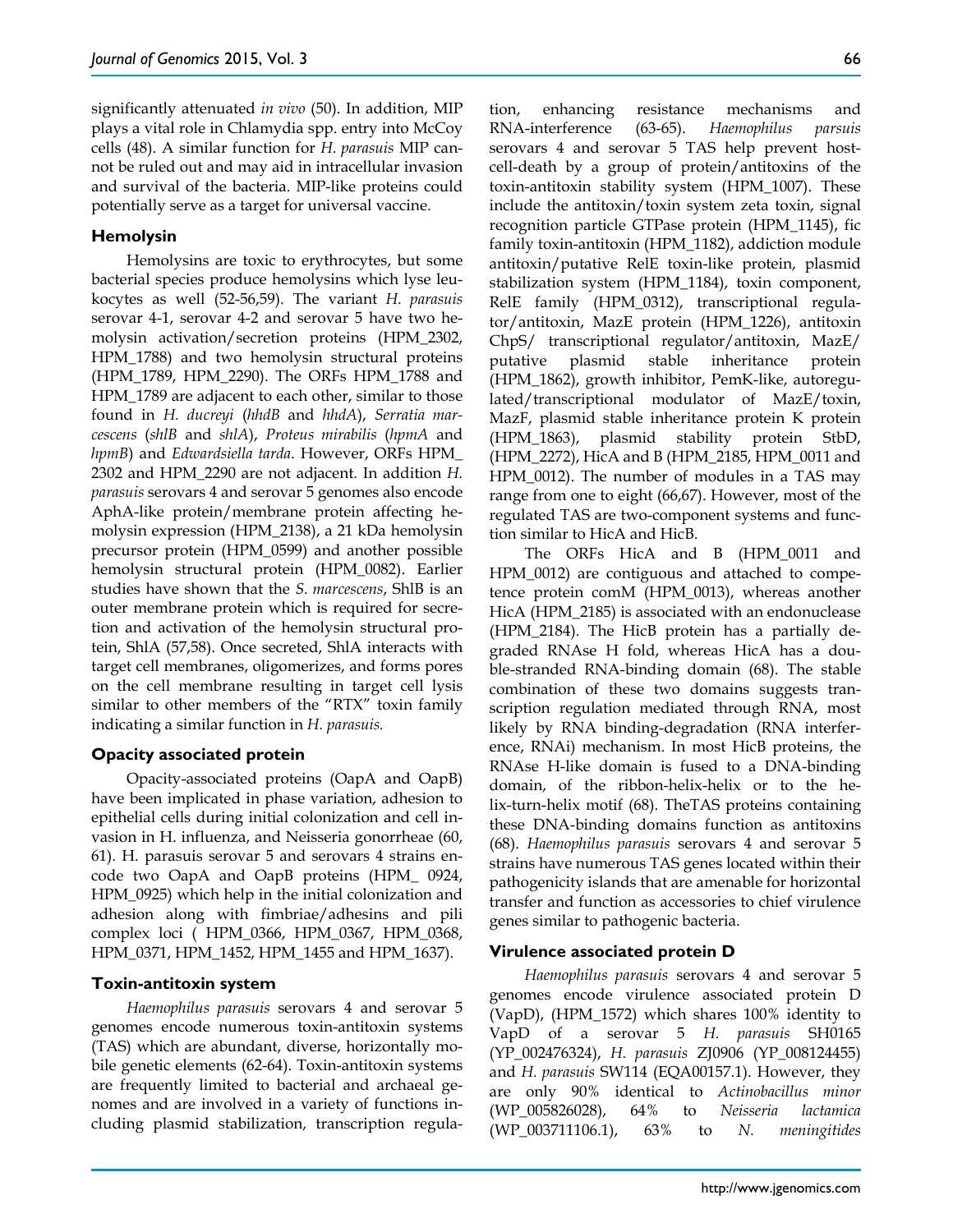(WP\_002238271.1), and 62 % to CRISPR associated Cas2 family protein of *N. meningitides* (WP\_002251489).

*Rhodococcus equi* contains a highly characterized *vap*D gene found on an 80-90 kb virulence plasmid which contains a 27.5 kb pathogenicity island encoding a family of seven Vap proteins including VapA-G (69, 70). *Rhodococcus equi* mutants lacking 7.9 kb DNA region spanning five *vap* genes (*vap*A, -C, -D, -E and -F) are avirulent and are rapidly cleared by the mouse immune system compared to wild type (70). Furthermore, *R. equi* isogenic plasmid-cured mutant strains lose their ability to survive in alveolar macrophages and fail to induce pneumonia in foals (71,72). The *vap* genes are also induced by  $H_2O_2$  (73). The VapD protein along with macrophage infectivity potentiator may also be involved in initiating and maintaining *H. parasuis* intracellular infection, especially within macrophages. Therefore, these antigens could be incorporated in a novel vaccine development strategy.

#### **Colicin**

Colicins are heat-labile proteins first identified in certain strains of *E. coli* that harbor a single colicinogenic plasmid (74). Since this report, colicins have been identified in many bacterial strains which are antagonistic to other closely related strains. Colicinogenic strains of pathogenic bacteria are widely distributed in nature and are particularly abundant in the animal intestinal tracts (75).

*Haemophilus parasuis* serovars 4 and serovar 5 colicins, like other bacteria, are not synthesized under normal conditions since the colicin operon is repressed by the LexA protein (HPM\_1027). *Haemophilus parasuis* serovars 4 and serovar 5 encode colicin V (HPM\_1084) and a colicin transport protein TolQ (HPM\_1307) conferring a competitive advantage to strains occupying nasal cavities and upper respiratory tracts of the pigs.

# **Cytolethal distending toxins**

Cytolethal distending toxins (CDT) are heterotrimeric toxins and have been identified in various Gram-negative bacteria including Campylobacter spp, E. coli, H. ducreyi, A. actinomycetemcomitans, S. dysenteriae, and Helicobacter spp. (76-81). Upon entry into the target cells, CDTs randomly nick cellular DNA leading to apoptosis (82). These toxins also trigger G2/M cell cycle arrest in specific mammalian cell lines leading to enlargement of distended cells that result in necrosis (83). This toxin is internalized via the Golgi complex and transported to the endoplasmic reticulum in a retrograde fashion similar to

Cholera Toxin A1 (84). Cytolethal distending toxin production is dependent on the expression of three (cdtA, cdtB, and cdtC) contiguous genes in the operon (85, 86).

Haemophilus parasuis H. serotypes 4 and H. serotype 5 genomes contain one gene encoding CDT internalizing protein, cdtA (HPA\_2217), but lack the active toxin cdtB and an internalizing protein, cdtC. The possible reasons for missing cdtB and cdtC genes are, either due to a gap in the map-based assembly or they may truly lack a functional CDT operon. If this is the case, H. parasuis would have similarities to Campylobacter spp. strains lacking CDT that cause enteric diseases in human (87).

#### **Unmapped genes**

Analysis of the unmapped regions yielded a total 263 genes for serovar 4-1 and 323 genes for serovar 4-2 (Supplementary Material: Tables 4 and 5). Open reading frames (ORFs) less than 300 bp are usually repeats and often do not encode functional proteins. Therefore a cut off value of 300 bp was set and ORFs ≥300 bp were mapped and annotated. This resulted in 190 ORFs for serovar 4-1 and 237 ORFs for serovar 4-2 respectively. The unmapped regions of serovar 4-1 and serovar 4-2 contain horizontal gene transfer elements, hypothetical proteins, transcription factors, phage genomes, transporters, housekeeping genes (cell wall/LPS biosynthesis) and a toxin antitoxin protein zeta toxin. However, the uniqueness of these genes to each strain could not be verified since this was a map-based assembly on draft genomes.

In summary, the comparative genomic analysis presented here clearly indicates the variant *H. parasuis* serovar 4-1 and serovar 4-2 strains have extensive LOS and OMP structural modifications that aid in nasal colonization, host immune evasion and possibly serum-resistance. In addition, the lack of sialic acid residues on serovar 4-1 and serovar 4-2 LOS may lead to a "cytokine storm" resulting in septicemia, pulmonary edema and severe pneumonia as evidenced by the lung pathology. When piglets were challenged with variant *H. parasuis* serovars 4, 50% died within 48 h indicating the highly virulent nature of the variant serovar 4 strains. The variant *H. parasuis* serovar 4 strains also harbors a more diverse repertoire of virulence associated genes than previously described. The combination of capsule modification and phase variation due to LOS substitutions could help variant *H. parasuis* serovar 4 escape host immune system and possibly transform into a deadly pathogen and lead to a disease outbreak.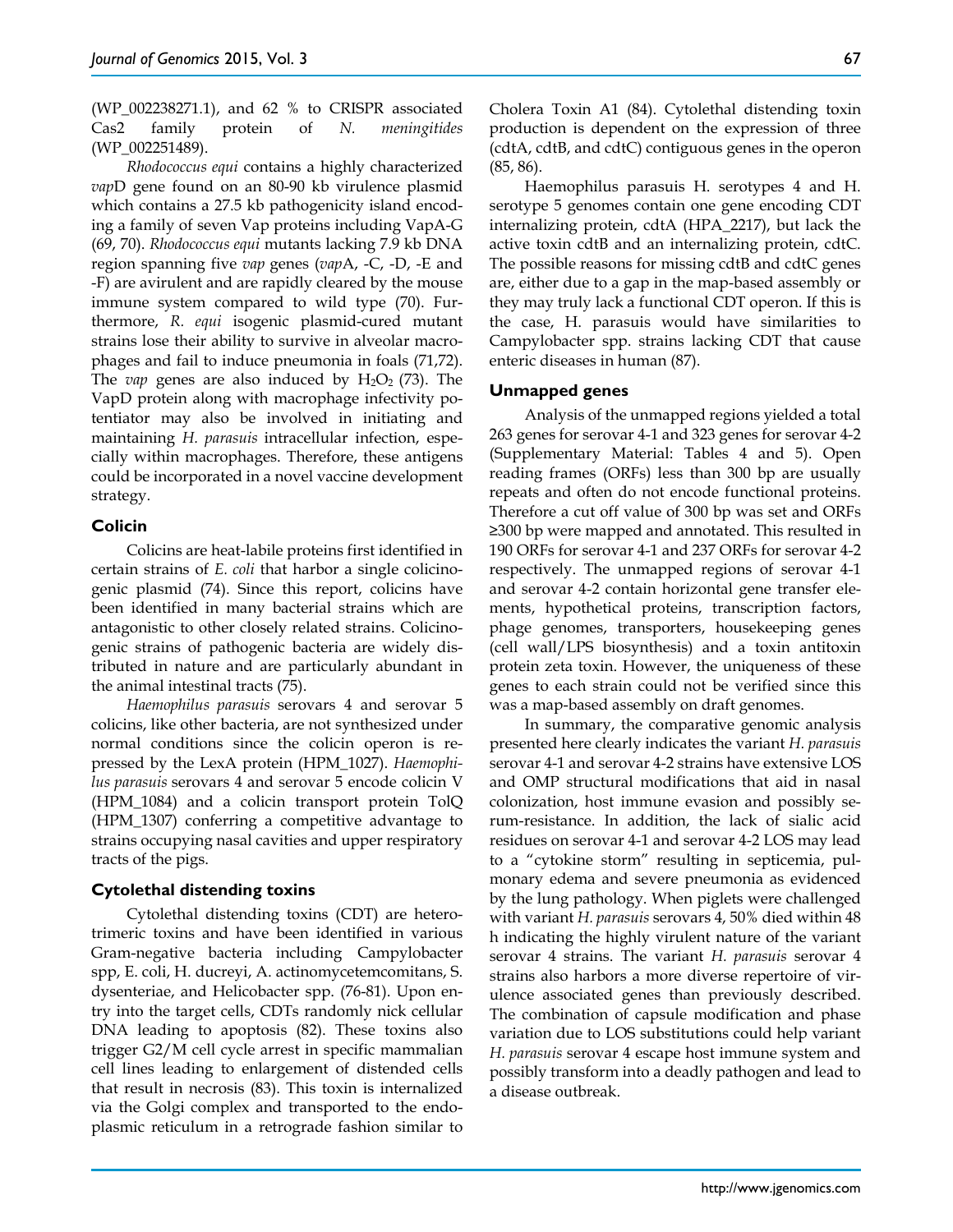# **Methods**

# **Bacterial isolates and genomic DNA sequencing**

The *H. parasuis* serovar 4 (strains were isolated by the Newport Laboratories and dubbed as *H. parasuis* serovar 4-1 and *H. parasuis* serovar 4-2. *Haemophilus parasuis* was cultured on Trypticase Soy Agar (TSA) plates supplemented with 5% bovine serum and 10 mg/ml nicotinamide adenine dinucleotide (NAD) at  $37^{\circ}$ C in 5% C0<sub>2</sub> for 36 hours. Following incubation the bacterial cells were removed from the plate with sterile PBS and washed twice with PBS prior to DNA extraction.

Genomic DNA from *H. parasuis* serovar 5 wild type (Bioproject accession PRJNA218837) and serovar 4 strains was extracted using bacterial genomic DNA isolation kit (Edge Biosystems, Gaithersburg, MD, USA). The quality of the genomic DNA was determined by PicoGreen (Life Technologies, Grand Island, NY, USA). The genomic DNA library was generated using a TruSeq® Library preparation kit (Illumina Inc., San Diego, CA, USA) following the manufacturer's recommendation and sequenced on Illumina HiSeq 2000 to obtain on 50 bp PE reads. Whole genome sequencing was performed at the University of Minnesota Genomics Center. Allll the *H. parasuis* strains isolated in this study were confirmed by the Department of Veterinary Medicine, University of Montreal, Montreal, Canada.

#### **Sequence Analysis**

*Haemophilus parasuis* serovar 5 GenBank isolate SH0165 (GenBank accession number CP001321.1, 88) was used as the reference genome to assemble and map *H. parasuis* serovar 5(Bioproject accession PRJNA218837). Concatenated genome of *H. parasuis* serovar 5 was used to perform comparative genomic analysis *H. parasuis* serovar 4-1 and serovar 4-2 variants. The web based software ABACAS (http://abacas.sourceforge.net/) was used to align the SH0165 contigs generated and identify putative gap sizes, orientation, and order of contigs. A custom Python script was used to concatenate contigs, fill the gaps with N's, and transfer the annotations. Additional annotations were added to the resulting sequence to highlight gaps, and to label the original contigs. The contigs which could not be aligned against the reference genome were included at the end of the concatenated sequence.

The reads were filtered for quality and Illumina TruSeq adapters using an in-house script which removed reads with 5 or more bases that had a PHRED Quality value <30. Because of very high coverage, duplicate reads were expected and reads were only analyzed if at least two duplicates existed. A maximum of 10 duplicates were kept for each read. Following quality filtering, reads were mapped against SH0165 and a concatenated set of contigs was aligned and oriented using SH0165 as a reference.

Consensus GenBank formatted sequences for each serovar 4 isolate were generated by mapping reads against serovar 5 WT (Bioproject Accession: PRJNA218837) using Bowtie 2 and then calling a mapping consensus using Samtools. Annotations from serovar 5 WT were then copied to the new serovar 4 consensus sequence. Reads were mapped for each isolate using Bowtie2 v 2.0.6 (http://bowtie-bio.sourceforge.net/bowtie2/index.s html) and default primers against *H. parasuis* serovar 5. . Filtering was then carried out to remove multiple mapped reads and MAPQ <10 using a custom script. Based on the mapping results, SAMtools (http://samtools.sourceforge.net/ ) was employed to generate the consensus sequences. This sequence data was annotated using the reference sequence and formatted as a GenBank file for Artemis compatibility using custom scripts and BioPython. (http://biopython.org/wiki/Biopython).

The reads which could not be mapped to the GenBank reference strain, by Bowtie2, were identified and assembled using the Newbler v2.6® software (GS de novo Assembler, Roche). The gene prediction program Prodigal v2.6 (http://prodigal.ornl.gov/) was used to predict genes from the assembled contigs. Putative genes were assigned anannotation using tool BLANNOTATOR (http://www.biomedcentral.com/ 1471-2105/13/33).

Mapping coverage was calculated for each position in reference using SAMtools. Gene annotation information was used to calculate the percentage of bases which had coverage for each gene. Genes in which less than 80% of bases had coverage were called absent and classified as unmapped genes.

Finally, unmapped reads were assembled using Newbler v2.6®, putative genes determined using Prodigal, and annotated using the software tool BLANNOTATOR (http://www.biomedcentral.com/ 1471-2105/13/33).

#### **PCR Analysis of Capsule and Putative Virulence Genes:**

Genomic DNA from all the 3 strains was extracted using the bacterial genomic DNA isolation kit (Edge Biosystems, Gaithersburg, MD, USA). Polymerase chain reaction (PCR) assay's specific for *H. parasuis* serovar 4 and serovar 5 genes were performed using the set of primers described in Table 1.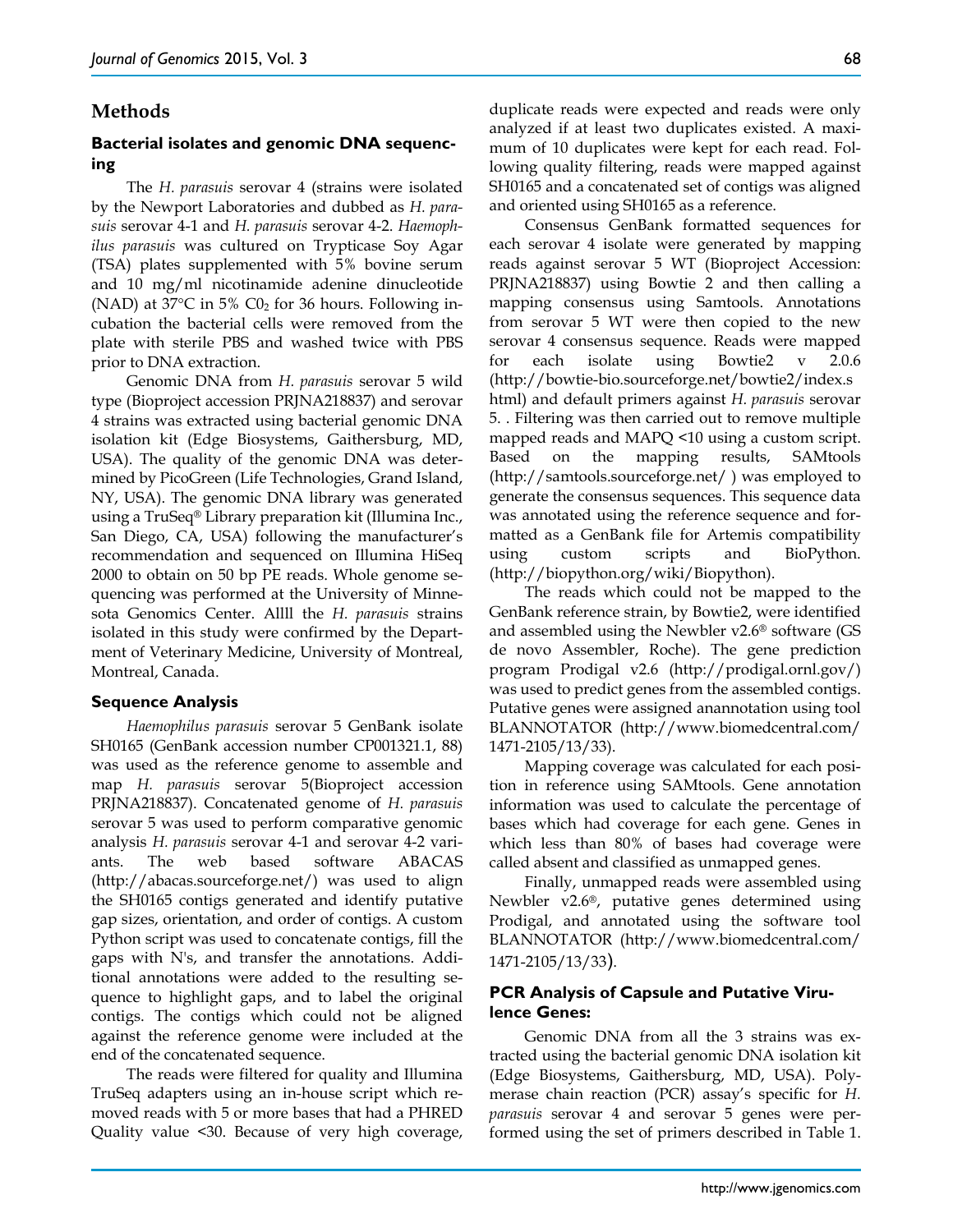Polymerase chain reaction assays were carried out in a final, 25 µl volume with GoTaqH PCR SuperMix® (Promega Inc., Madison, WI, USA) with 0.2 mM of each primer and 10 ng of genomic DNA from each isolate respectively. The PCR cycling conditions consisted of an initial denaturation at 95 °C for 5 min followed by 35 cycles of denaturation at 95 °C for 30 sec, annealing at 55 °C for 30 sec, and extension at 68 °C for 1 min, and a final elongation at 72 °C for 5 min. All PCR products were visualized after electrophoresis in 1.0% agarose gels run at 7.0 V/cm by staining with ethidium bromide.

#### **Sialic acid assay**

*Haemophilus parasuis* cultures were grown as described above and heat inactivated. Briefly the bacteria removed from the culture plate, harvested by centrifugation  $(8,000 \times g)$  for 10 min) and washed three times with phosphate-buffered saline (1X PBS), pH 7.2, to remove secreted proteins and resuspended in PBS. Serial tenfold dilutions were made and plated on Trypticase Soy Agar plates to determine the number of colony forming units (CFU) per ml. Bacterial suspensions were heat inactivated at 60°C for 1 h and plated again to confirm heat inactivation. The cell suspension was adjusted to10<sup>10</sup> CFU/ml. Fifty microliter aliquots of the inactivated bacterial cultures were treated with 0.5 U of neuramidinase (Sigma, St. Louis, MO, USA) and incubated for an hour at 37˚C before proceeding with the sialic acid quantitation assay (15). The sialic acid assay was performed using QuantiChrom® sialic acid assay kit (BioAssay Systems, Hayward, CA, USA) following the manufacturer's recommendations. Sialic acid standards provided with the kit were used to derive a standard curve and the amount of sialic acid released from lipooligosaccharide (LOS) was expressed as µM.

## **Supplementary Material**

Tables 2-5. http://www.jgenomics.com/v03p0059s1.xls

#### **Acknowledgements**

We thank Sam Hunter, University of Idaho for analyzing the three *H. parasuis* genomes. We also thank Brittany Wiener, Eric Bumgardner, Danielle McKeown, Kristina Breuker and John Porth, Newport Laboratories for technical support and conducting field work.

#### **Disclaimer**

This document is provided for scientific purposes only. Any reference to a brand or trademark herein is for informational purposes only and is not intended for a commercial purpose or to dilute the rights of the respective owner(s) of the brand(s) or trademark(s).

### **Competing interests**

The authors are employed by Newport Laboratories Inc., a company involved in producing and selling swine vaccines.

## **References**

- 1. Biberstein EL, White DC: A proposal for the establishment of two new *Haemophilus species*. *J Med Microbiol* 1969, 2:75-77.
- 2. Nicolet J: *Haemophilus parasuis*. In *Diseases of Swine.* 7th edition. Edited by Leman AD, Straw BE, Mengeling WL, D'Allaire S, Taylor DJ. Iowa: Iowa State Press; 1992:526-528.
- 3. Amano H, Shibata M, Kajio N, Morozumi T: Pathologic observations of pigs intranasally inoculated with serovar 1, 4 and 5 of *Haemophilus parasuis* using immunoperoxidase method. *J Vet Med Sci* 1994, 56:639-644.
- 4. Peet RL, Fry J, Lloyd J, Henderson J, Curran J, Moir D: *Haemophilus parasuis* septicemia in pigs. *Aus Vet J* 1983, 60:187.
- 5. Little TWA: *Haemophilus parasuis* infection in pigs. *Vet Rec* 1970, 87:399-402.
- 6. Kielstein P, Rapp-Gabrielson VJ: Designation of 15 serovars of *Haemophilus parasuis* based immunodiffusion using heat stable antigen extracts. *J Clin Microbiol* 1992, 30:862-865.
- 7. Boerlin P, Poljak Z, Gallant J, Chalmers G, Nicholson V, Soltes GA, Macinnes JI: Genetic diversity of Haemophilus parasuis from sick and healthy pigs. Vet Microbiol 2013, 167:459-467.
- 8. Rapp-Gabrielson VJ, Gabrielson DA: Prevalence of *Haemophilus parasuis*  serovars among isolates from swine. *Am J Vet Res* 1992, 53:659-664.
- 9. Oliveira S, Pijoan C: *Haemophilus parasuis*: new trends on diagnosis, epidemiology and control. *Vet Microbiol* 2004, 99:1-12.
- 10. Tadjine M, Mittal KR, Bourdon S, Gottschalk M: Development of a new serological test for serotyping *Haemophilus parasuis* isolates and determination of their prevalence in North America. *J Clin Microbiol* 2004, 42:839-840.
- 11. Biberstein EL: Our understanding of the Pasteurellaceae. *Can J Vet Res*  1990, 54:78-82.
- 12. Munch S, Grund S, Kruger M: Fimbriae and membranes of *Haemophilus parasuis*. *J Vet Med B-Infect Dis Vet Pub Health* 1992, 39:59-64.
- 13. Zucker BA, Baghian A, Traux R, O'Reilly KL, Storz J: Detection of strain-specific antigenic epitopes on the lipooligosaccharide of *Haemophilus parasuis* by use of monoclonal and polyclonal antibodies. *Am J Vet Res* 1996, 57:63-67.
- 14. Morozumi T, Nicolet J: Morphological variations of *Haemophilus parasuis*. *J Clin Microbiol* 1986, 23:138-142.
- 15. Warren, Leonard: The thiobarbituric acid assay of sialic acids. *J Biol Chem*  1959, 234:1971-1975.
- 16. Steenbergen SM, Lichtensteiger CA, Caughlan R, Garfinkle J, Fuller TE, Vimr ER. Sialic Acid metabolism and systemic pasteurellosis. *Infect Immun* 2005 73:1284-1294.
- 17. Inzana TJ, Glindemann G, Cox AD, Wakarchuk W, Howard MD: Incorporation of N-acetylneuraminic acid into *Haemophilus somnus* lipooligosaccharide (LOS): enhancement of resistance to serum and reduction of LOS antibody binding. *Infect Immun* 2002, 70:4870-4879.
- 18. Vimr E, Lichtensteiger C: To sialylate or not to sialylate: that is the question. *TIM* 2002, 10:254-257.
- 19. Vimr E, Lichtensteiger C, Steenbergen S: Sialic acid metabolism's dual function in *Haemophilus influenzae*. *Mol Microbiol* 2000, 35:1113-1123.
- 20. Severi E, Hood DW, Thomas GH: Sialic acid utilization by bacterial pathogens. *Microbiology* 2007, 153:2817-2822.
- 21. Martínez-Moliner V, Soler-Llorens P, Moleres J, Garmendia J, Aragon V: Distribution of genes involved in sialic acid utilization in strains of *Haemophilus parasuis*. *Microbiology* 2012, 158:2117-2124.
- 22. Lairson LL, Henrissat B, Davies GJ, Withers SG: Glycosyltransferases: structures, functions, and mechanisms. *Annu Rev Biochem* 2008, 77:521-555.
- 23. Yan A, Lennarz WJ: Unraveling the mechanism of protein N-glycosylation. *J Biol Chem* 2005, 280:3121-3124.
- 24. Marth JD. Complexity in mammalian O-linked oligosaccharide biosynthesis engendered by multiple polypeptide N-acetylgalactosaminyl-transferases. *Glycobiology* 1996, 6:701-705.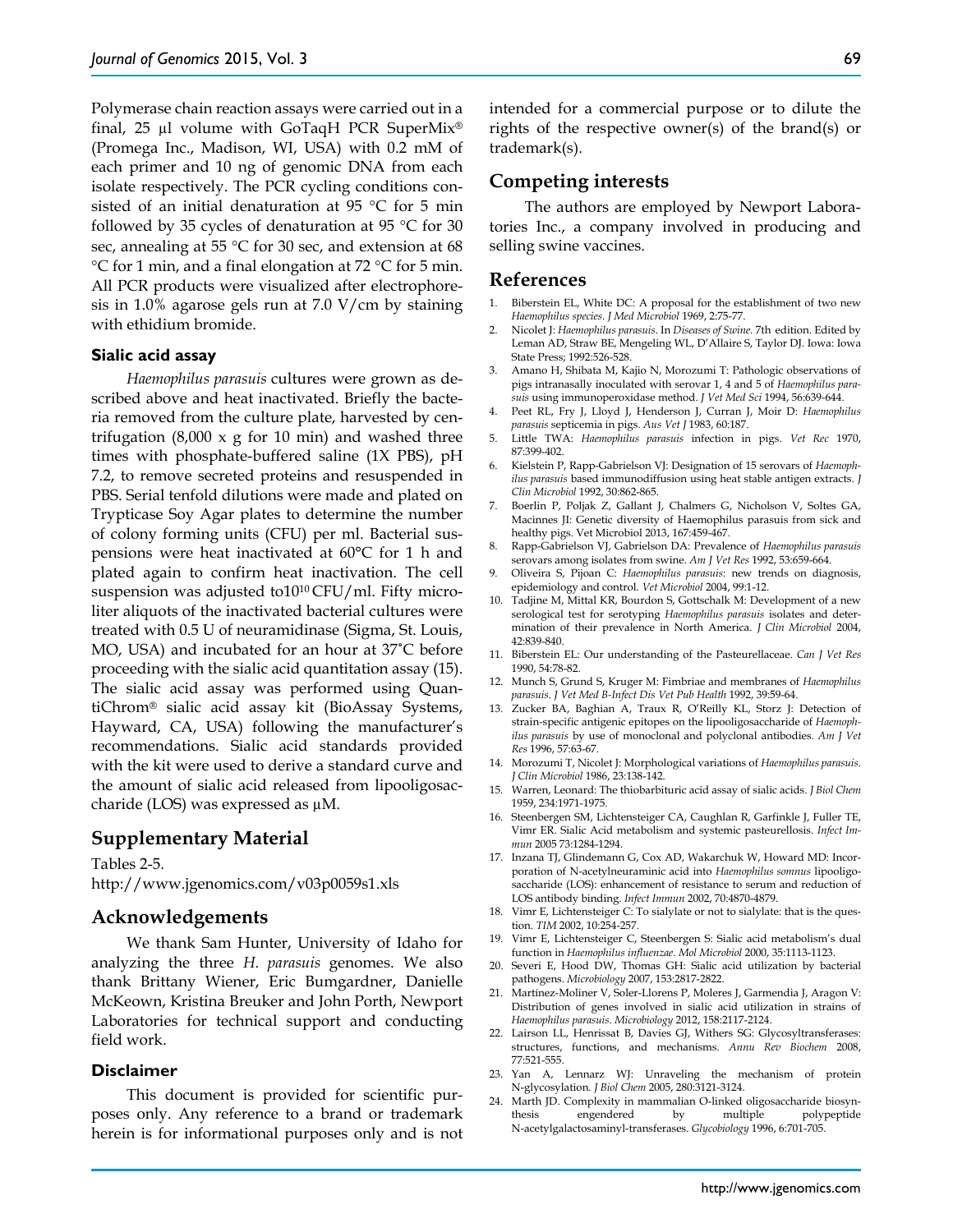- 25. Szymanski CM, Wren BW: Protein glycosylation in bacterial mucosal pathogens. *Nat Rev Microbiol* 2005, 3:225-237.
- 26. Schmidt MA, Riley LW, Benz I: Sweet new world: glycoproteins in bacterial pathogens. *TIM* 2003, 11:554-561.
- 27. Cuthbertson L, Mainprize IL, Naismith JH, Whitfield C: Pivotal roles of the outer membrane polysaccharide export and polysaccharide co-polymerase protein families in export of extracellular polysaccharides in gram-negative bacteria. *Microbiol Mol Biol Rev* 2009, 73:155-177.
- 28. Larue K, Ford RC, Willis LM, Whitfield C: Functional and structural characterization of polysaccharide co-polymerase proteins required for polymer export in ATP-binding cassette transporter-dependent capsule biosynthesis pathways. *J Biol Chem* 2011, 286:16658-16668.
- 29. Zhou H, Yang B, Xu F, Chen X, Wang J, Blackall PJ, Zhang P, Xia Y, Zhang J, Ma R: Identification of putative virulence-associated genes of *Haemophilus parasuis* through suppression subtractive hybridization. *Vet Microbiol* 2010;144:377-383.
- 30. Whitfield C: Biosynthesis and assembly of capsular polysaccharides in *Escherichia coli*. *Annu Rev Biochem* 2006; 75:39-68.
- 31. Lin WS, Cunneen T, Lee CY: Sequence analysis and molecular characterization of genes required for the biosynthesis of type 1 capsular polysaccharide in *Staphylococcus aureus*. *J Bacteriol* 1994, 176:7005-7016.
- 32. Wang X, Xu X, Wu Y, Li L, Cao R, Cai X, Chen H: Polysaccharide biosynthesis protein CapD is a novel pathogenicity-associated determinant of *Haemophilus parasuis* involved in serum-resistance ability. *Vet Microbiol* 2013, 164:184-189.
- 33. Pina S, Olvera A, Barcelo A, Bensaid A: Trimeric autotransporters of *Haemophilus parasuis*: generation of an extensive passenger domain repertoire specific for pathogenic strains. *J Bacteriol* 2009, 191:576-587.
- 34. Laham N, Ehrlich R: Manipulation of iron to determine survival: competition between host and pathogen. *Immunol Res* 2004, 30:15-28.
- 35. Litwin CM, Calderwood SB: Role of iron in regulation of virulence genes. *Clin Microbiol Rev* 1993, 6:137-149.
- 36. Ferguson AD, Chakraborty R, Smith BS, Esser L, Van der Helm D, Deisenhofer J: Structural basis of gating by the outer membrane transporter FecA. *Science* 2002, 295:1715-1719.
- 37. Braun V, Gaisser S, Herrmann C, Kampfenkel K, Killmann H, Traub I: Energy coupled transport across the outer membrane of *Escherichia coli*: ExbB binds ExbD and TonB in vitro, and leucine 132 in the periplasmic region and aspartate 25 in the transmembrane region are important for ExbD activity. *J Bacteriol* 1996, 178:2836-2845.
- 38. Davidson AL, Dassa E, Orelle C, Chen J: Structure, function, and evolution of bacterial ATP-binding cassette systems. *Microbiol Mol Biol Rev* 2008, 72:317-364.
- 39. Carvajal JJ, Pook MA, dos Santos M, Doudney K, Hillermann R, Minogue S, Williamson R, Hsuan JJ, Chamberlain S: The Friedreich's ataxia gene encodes a novel phosphatidylinositol-4-phosphate 5-kinase. *Nat Genet* 1996; 14:157-162.
- 40. Prince RC, Grossman MJ: Novel iron-sulfur clusters. *TIBS* 1993, 18:153-154.
- 41. Demple B, Hidalgo E, Ding H: Transcriptional regulation via redox-sensitive iron-sulphur centres in an oxidative stress response. *Biochem Soc Symp* 1999, 64:119-128.
- 42. Khoroshilova N, Popescu C, Münck E, Beinert H, Kiley PJ: Iron-sulfur cluster disassembly in the FNR protein of *Escherichia coli* by O2: [4Fe-4S] to [2Fe-2S] conversion with loss of biological activity. *Proc Natl Acad Sci U S A* 1997, 94:6087-6092.
- 43. Hobman JL: MerR family transcription activators: similar designs, different specificities. *Mol Microbiol* 2007, 63:1275-1278.
- 44. Lund PA, Ford SJ, Brown NL: Transcriptional regulation of the mercury-resistance genes of transposon. *J Gen Microbiol* 1986, 132:465-480.
- 45. O'Halloran TV, Frantz B, Shin MK, Ralston DM, Wright JG: The MerR heavy metal receptor mediates positive activation in a topologically novel transcription complex. Cell 1989, 56:119-129.
- 46. Ma Z, Jacobsen F, Giedroc D: Metal transporters and metal sensors: How coordination chemistry controls bacterial metal homeostasis. *Chem Rev* 2009, 109: 4644-4681.
- 47. Brown NL, Stoyanov JV, Kidd SP, Hobman JL: The MerR family of transcriptional regulators. *FEMS Microbiol Rev* 2003, 27:145-163.
- 48. Lundemose AG, Kay JE, Pearce JH: *Chlamydia trachomatis* Mip-like protein has peptidyl-prolyl cis/trans isomerase activity that is inhibited by FK506 and rapamycin and is implicated in initiation of chlamydial infection. *Mol Microbiol* 1993, 7:777-783.
- 49. Masuzawa T, Sawaki K, Nagaoka H, Akiyama M, Hirai K, Yanagihara Y: Relationship between pathogenicity of *Coxiella burnetii* isolates and gene sequences of the macrophage infectivity potentiator (Cbmip) and sensor-like protein (qrsA). *FEMS Microbiol Lett* 1997, 154:201-205.
- 50. Norville IH, Harmer NJ, Harding SV, Fischer G, Keith KE, Brown KA, Sarkar-Tyson M, Titball RW: A *Burkholderia pseudomallei* macrophage infectivity potentiator-like protein has rapamycin-inhibitable peptidylprolyl isomerase activity and pleiotropic effects on virulence. *Infect Immun* 2011, 79:4299-4307.
- 51. Pereira PJ, Vega MC, González-Rey E, Fernández-Carazo R, Macedo-Ribeiro S, Gomis-Rüth FX, González A, Coll M: *Trypanosoma cruzi* macrophage infectivity potentiator has a rotamase core and a highly exposed alpha-helix. *EMBO Rep* 2002, 3:88-94.
- 52. Cavalieri SJ, Bohach GA, Snyder IS: Escherichia coli alpha-hemolysin: characteristics and probable role in pathogenicity*.* Microbiol Rev 1984, 48:326-343.
- 53. Forestier C, Welch RA: Identification of RTX toxin target cell specificity domains by use of hybrid genes. Infect Immunol 1991, 59:4212-4220.
- 54. Gadeberg OV, Orskov I, Rhodes JM: Cytotoxic effect of an alpha-hemolytic *Escherichia coli* strain on human blood monocytes and granulocytes in vitro. *Infect Immun* 1983, 41:358-364.
- 55. Keane WF, Welch R, Gekker G, Peterson PK: Mechanism of *Escherichia coli* alpha-hemolysin-induced injury to isolated renal tubular cells. *Am J Pathol* 1987, 126:350-357.
- 56. Wiles TJ, Dhakal BK, Eto DS, Mulvey MA: Inactivation of host Akt/protein kinase B signaling by bacterial pore-forming toxins. *Mol Biol Cell* 2008, 19:1427-1438.
- 57. Könninger UW, Hobbie S, Benz R, Braun V: The haemolysin-secreting ShlB protein of the outer membrane of *Serratia marcescens*: determination of surface-exposed residues and formation of ion-permeable pores by ShlB mutants in artificial lipid bilayer membranes. *Mol Microbiol* 1999, 32:1212-1225.
- 58. Schönherr R, Hilger M, Broer S, Benz R, Braun V: Interaction of *Serratia marcescens* hemolysin (ShlA) with artificial and erythrocyte membranes. *Eur J Biochem* 1994, 15:655-663.
- 59. Wood GE, Dutro SM, Totten PA: Target cell range of *Haemophilus ducreyi* hemolysin and its involvement in invasion of human epithelial cells. *Infect Immun* 1999, 67:3740-3749.
- 60. Weiser JN, Chong STH, Greenberg D, Fong W: Identification and characterization of a cell envelope protein of *Haemophilus influenzae* contributing to phase variation in colony opacity and nasopharyngeal colonization. *Mol Microbiol* 1995, 17:555-564.
- 61. Blake MS, Gotschlich EC: Purification and partial characterization of the opacity-associated proteins of *Neisseria gonorrhoeae*. *J Exp Med* 1984, 159:452-462.
- 62. Arcus VL, Backbro K, Roos A, Daniel EL, Baker EN: Distant structural homology leads to the functional characterization of an archaeal PIN domain as an exonuclease. *J Biol Chem* 2004, 279:16471-16478.
- Buts L, Lah J, Dao-Thi MH, Wyns L, Loris R: Toxin-antitoxin modules as bacterial metabolic stress managers. *TIBS* 2005, 30:672-679.
- 64. Zielenkiewicz U, Ceglowski P: Mechanisms of plasmid stable maintenance with special focus on plasmid addiction systems. *Acta Biochim Pol*  2001, 48:1003-1023.
- 65. Pandey DP, Gerdes K: Toxin-antitoxin loci are highly abundant in free-living but lost from host-associated prokaryotes. *Nucleic Acids Res* 2005, 33:966-976
- 66. Mittenhuber G: Occurrence of mazEF-like antitoxin/toxin systems in bacteria. *J Mol Microbiol Biotechnol* 1999, 1:295-302.
- 67. Gerdes K: Toxin-antitoxin modules may regulate synthesis of macromolecules during nutritional stress. *J Bacteriol* 2000, 182:561-572.
- 68. Makarova KS, Grishin NV, Koonin EV: The HicAB cassette, a putative novel, RNA-targeting toxin-antitoxin system in archaea and bacteria. *Bioinformatics* 2006, 22:2581-2584.
- 69. Giguere S, Hondalus MK, Yager JA, Darrah P, Mosser DM, Prescott JF: Role of the 85-kilobase plasmid and plasmid-encoded virulence-associated protein A in intracellular survival and virulence of *Rhodococcus equi*. *Infect Immun* 1999, 67:3548-3557.
- 70. Jain S, Bloom BR, Hondalus MK: Deletion of vapA encoding Virulence Associated Protein A attenuates the intracellular actinomycete *Rhodococcus equi*. *Mol Microbiol* 2003, 50:115-128.
- 71. Hondalus MK, Mosser DM: Survival and replication of *Rhodococcus equi* in macrophages. *Infect Immun* 1994, 62:4167-4175.
- 72. Hondalus MK: Pathogenesis and virulence of *Rhodococcus equi*. *Vet Microbiol* 1997, 56:257-268.
- 73. Benoit S, Benachour A, Taouji S, Auffray Y, Hartke A: H<sub>2</sub>O<sub>2</sub> which causes macrophage-related stress, triggers induction of expression of virulence-associated plasmid determinants in *Rhodococcus equi*. *Infect Immun* 2002, 70:3768-3776.
- 74. Feldgarden M, Riley MA: The phenotypic and fitness effects of colicin resistance in *Escherichia coli* K-12. *Evolution* 1999, 53:1019-1027.